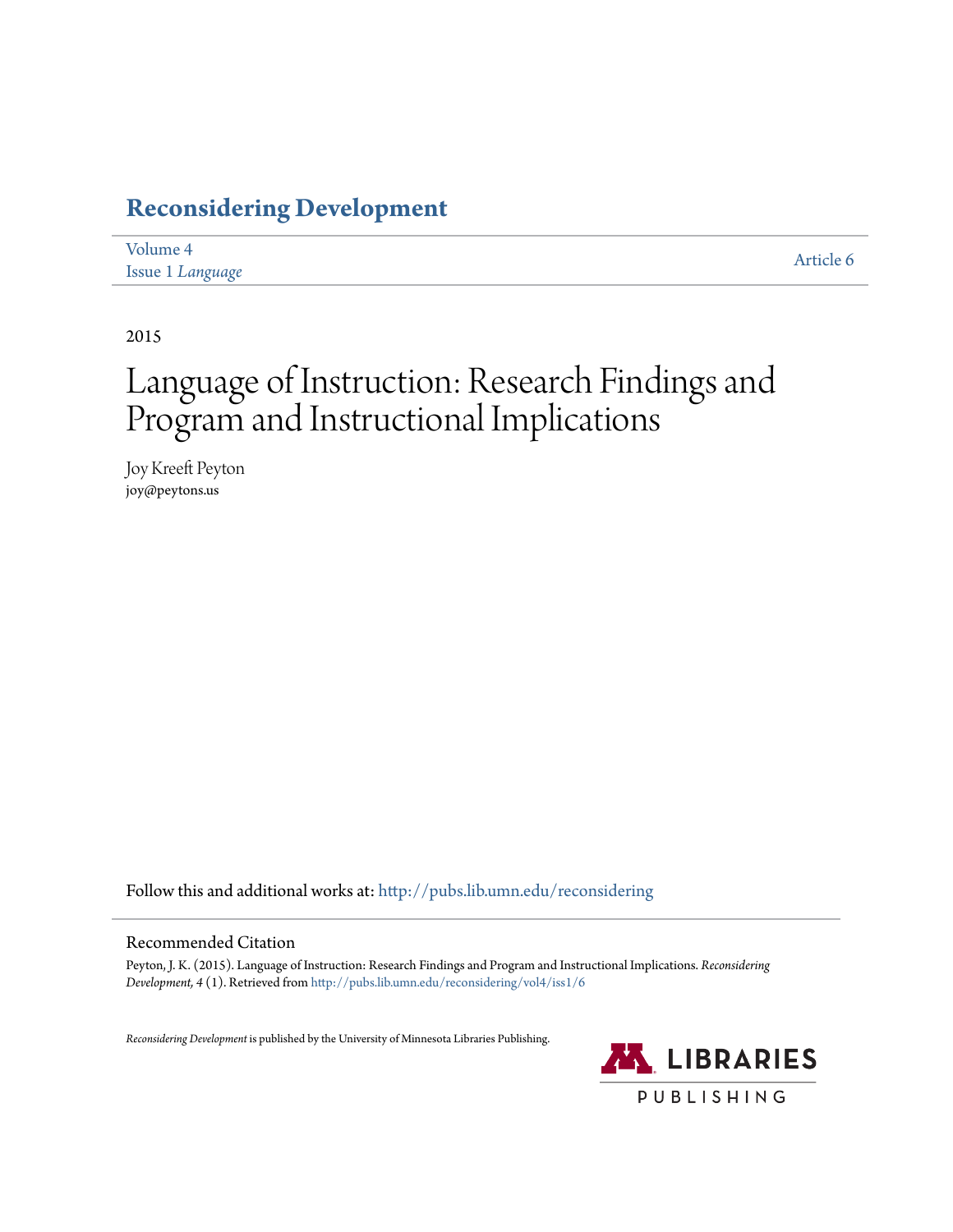# **Language of Instruction: Research Findings and Program and Instructional Implications**

Joy Kreeft Peyton, Center for Applied Linguistics, Washington, DC1

**Abstract:** The question of language of instruction is at the top of the educational agenda in many countries around the world. Decisions about language of instruction (including what mother tongue languages to teach, in what grades, when to transition to the national language or international language) and efforts to develop materials and instructional strategies to support the language(s) selected are well underway. This article reviews a study of language of instruction conducted in the United States that has a rigorous study design and compelling results. Its outcomes and implications can provide helpful guidance for selecting languages of instruction and for planning programs and instruction in contexts around the world. It also raises interesting questions about the impact of context (including time, place, and participants) on implementation of programs and instruction based on research. It concludes with support for the strong design and findings of the study reviewed and, at the same time, cautions about matters of the context in which instruction takes place and language choice in instruction.

**Key Words:** contexts for instruction**,** language of instruction**,** mother tongue**,** national language**,** international language**,** quality of instruction

**Suggested Citation:** Peyton, J. K. (2015). Language of instruction: Research findings and program and instructional implications. *Reconsidering Development, 4*(1), 16-34.

 <sup>1</sup> Joy Kreeft Peyton: joy@peytons.us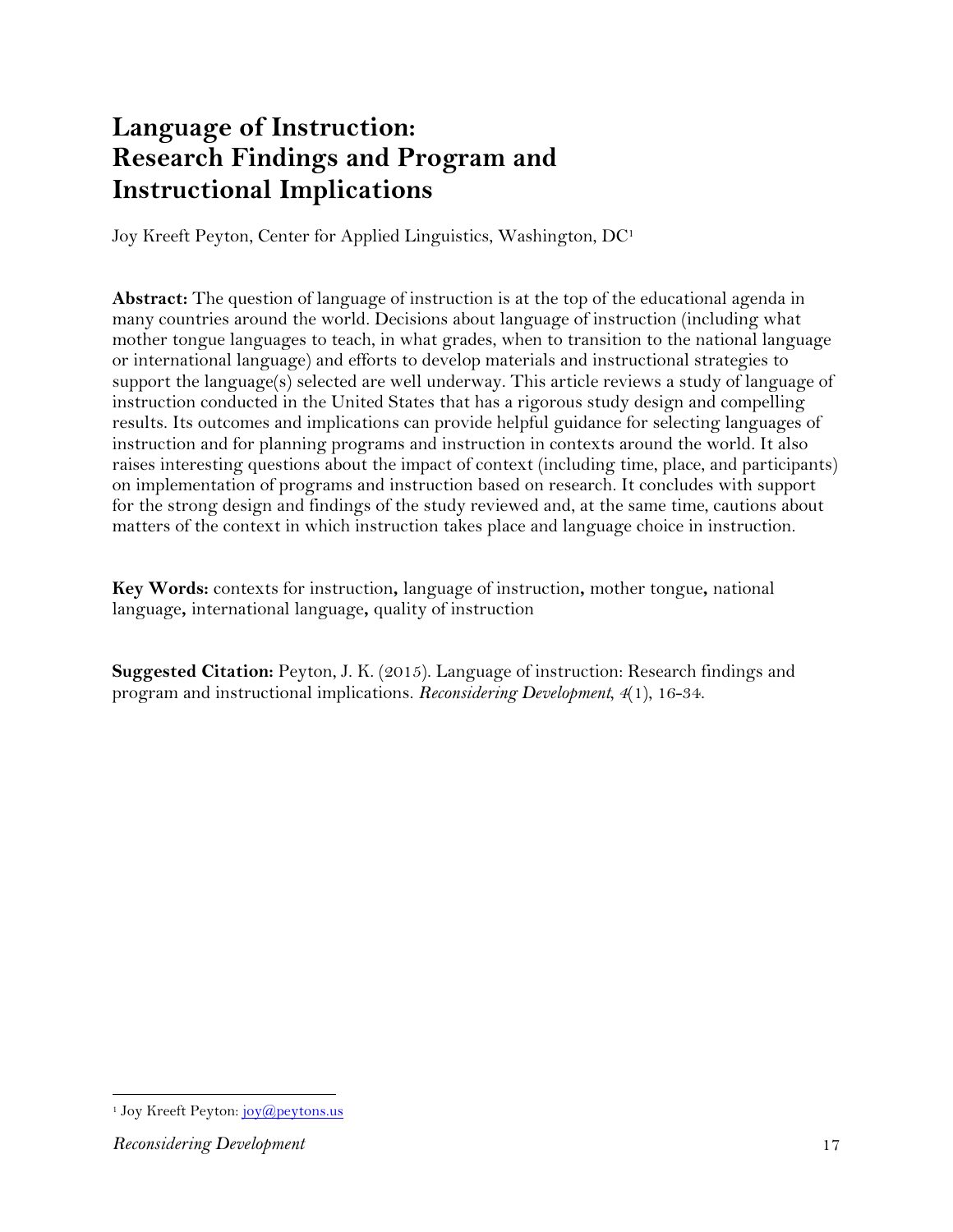#### **Introduction**

The question of language of instruction is at the top of the educational agenda in many countries around the world, and decisions about language of instruction and efforts to develop materials and instructional strategies to support the selected language(s) are well underway. The language of instruction may be the mother tongue of students (a language they speak at home and in their community), the official or national language of the country, an international language such as English, or a combination of these. Students may begin learning in one language and transition to one or more languages after some years. Education in students' mother tongue is often described as a language right (May, 2012; Skutnabb-Kangas & Phillipson, 1994).

A number of recent publications focused on education in developing countries argue strongly for use of the mother tongue/home language in instruction, at least in the early years of education. For example, Ball (2014), after an overview of interest in and approaches to mother tongue education in the past several decades in many countries around the world, concludes, "Children whose primary language is not the language of instruction in school are more likely to drop out of school or fail in early grades. Research has shown that children's first language is the optimal language for literacy and learning throughout primary school (UNESCO, 2008)" (p. 1). The UNESCO publication cited by Ball gives case studies of the strengths and challenges of mother tongue education in Mali, Papua New Guinea, and Peru.

Building on this article and these case studies, Zafeirakou (2015) gives a prevalent argument: "Teaching the foundational skills (early literacy and numeracy) and critical thinking in a language that the child speaks and understands is one of the most effective ways to reduce school failure and drop out in the early grades. More importantly, these foundational skills significantly increase learning later on" (p. 1), as students transfer these skills to learning in another language.

In his review of the findings of the National Literacy Panel (August & Shanahan, 2006), which focused on language of instruction (among other factors) in the teaching of reading in the United States, Goldenberg (2008) concluded, "If feasible, children should be taught reading in their primary language. Primary language reading instruction a) develops first language skills, b) promotes reading in English, and c) can be carried out as children are also learning to read, and learning other academic content, in English" (p. 12).

Advocates for bilingual/multilingual education, and for the importance of a bilingual and multilingual citizenry in a global society, agree that there are many reasons for students to maintain oral proficiency and literacy in their mother tongue/home language and for that language to be used as a medium of instruction in school, at least in the primary years. In addition to the reasons described above, students often have a stronger sense of identity and agency when their mother tongue is valued and used in school (Cummins, 2000). Schools are more welcoming for parents and communities, and teachers are more effective when they can speak the language of and with their students (Zafeirakou, 2015). Some scholars and educators argue that, when possible, it is appropriate to develop proficiency in the mother tongue/home language at high levels (beyond the elementary school grades), at the same time as students learn a national language of the country or an international language (Abbott, et al., 2014). High levels of proficiency in multiple languages can facilitate effective participation in a global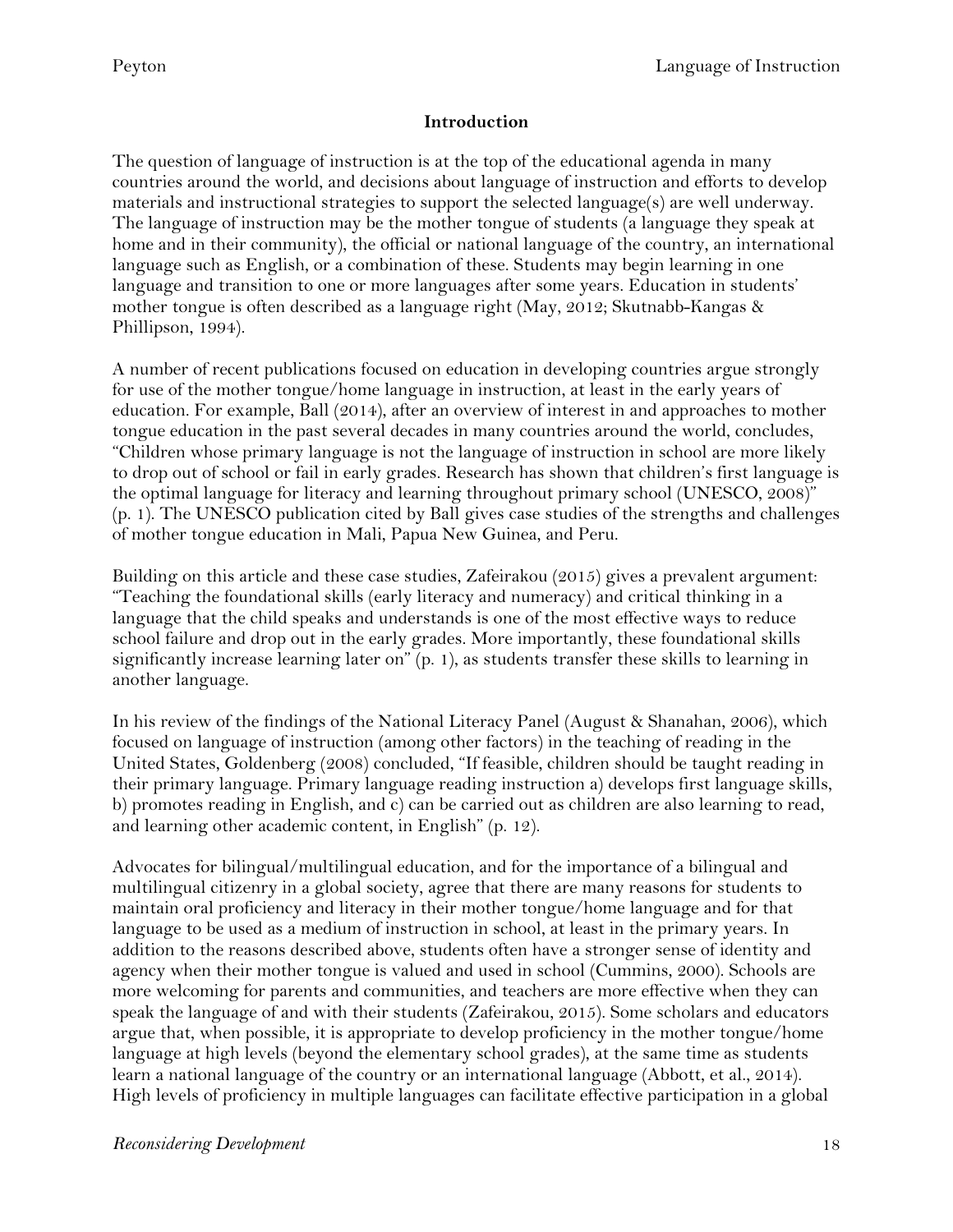society as well as promote interaction and connection with families and communities. For many scholars and educators, there is no question about the importance of developing bilingualism or multilingualism of students. It brings value in many areas of individual lives, of communities, and of the larger society in developed as well as in developing countries.

At the same, while many international statements and the authors of the National Literacy Panel report have come to this conclusion, there has been considerable controversy for decades in the United States about the role and value of the home language of students in their reading development and general academic success. Reviews of educational outcomes of bilingual instruction have reached sharply conflicting conclusions, with studies, reviews of studies, and arguments about the methodological soundness of the studies. After years of this conversation, Hakuta, Butler, and Witt (2000) concluded that ideology has often trumped evidence on both sides of the discussion.

In light of these issues, it is worthwhile to review a seminal study of language of instruction that has a rigorous study design and interesting results, *Reading and Language Outcomes of a Five-Year Randomized Evaluation of Transitional Bilingual Education* (Slavin, Madden, & Calderón, 2010). Although the study was conducted in the United States, its findings have important implications for considerations of language of instruction in countries around the world. This article describes the design, outcomes, and possible implications of this study, considering how its outcomes provide helpful guidance for planning programs and instruction in diverse contexts around the world. After review of the study, the article argues that additional factors – quality of instruction and contexts for instruction -- also have a strong impact on students' learning and that these factors need to be considered along with decisions about language of instruction.

#### **A Study of Language of Instruction in Learning to Read**

The study reviewed here, reported in detail in Cheung and Slavin, 2012; Slavin, Madden, and Calderón (2010); and Slavin, Madden, Calderón, Chamberlain, and Hennesy (2011), compared the reading performance in English and Spanish of Spanish-dominant children in two educational approaches: Transitional Bilingual Education (TBE) and Structured English Immersion (SEI). The study is notable, and different from most studies of the impact of language of instruction carried out in the United States, because of three study design factors. It took place over five years and reported fifth-year results, involved randomized assignment of students to bilingual and English-only conditions, and involved pre- and post- assessment of students as well as continuous assessment at each grade level in which they were involved. In addition, all students in both conditions received consistent, high-quality instruction based on a curriculum with a strong research base.

The broad question guiding the study was, "How can a child who is dominant in another language learn the skills and content taught in the early grades while also learning the school language?" The more specific question was, "What are the effects on learning English and Spanish oral language and reading in Transitional Bilingual Education (TBE) and Structured English Immersion (SEI)?"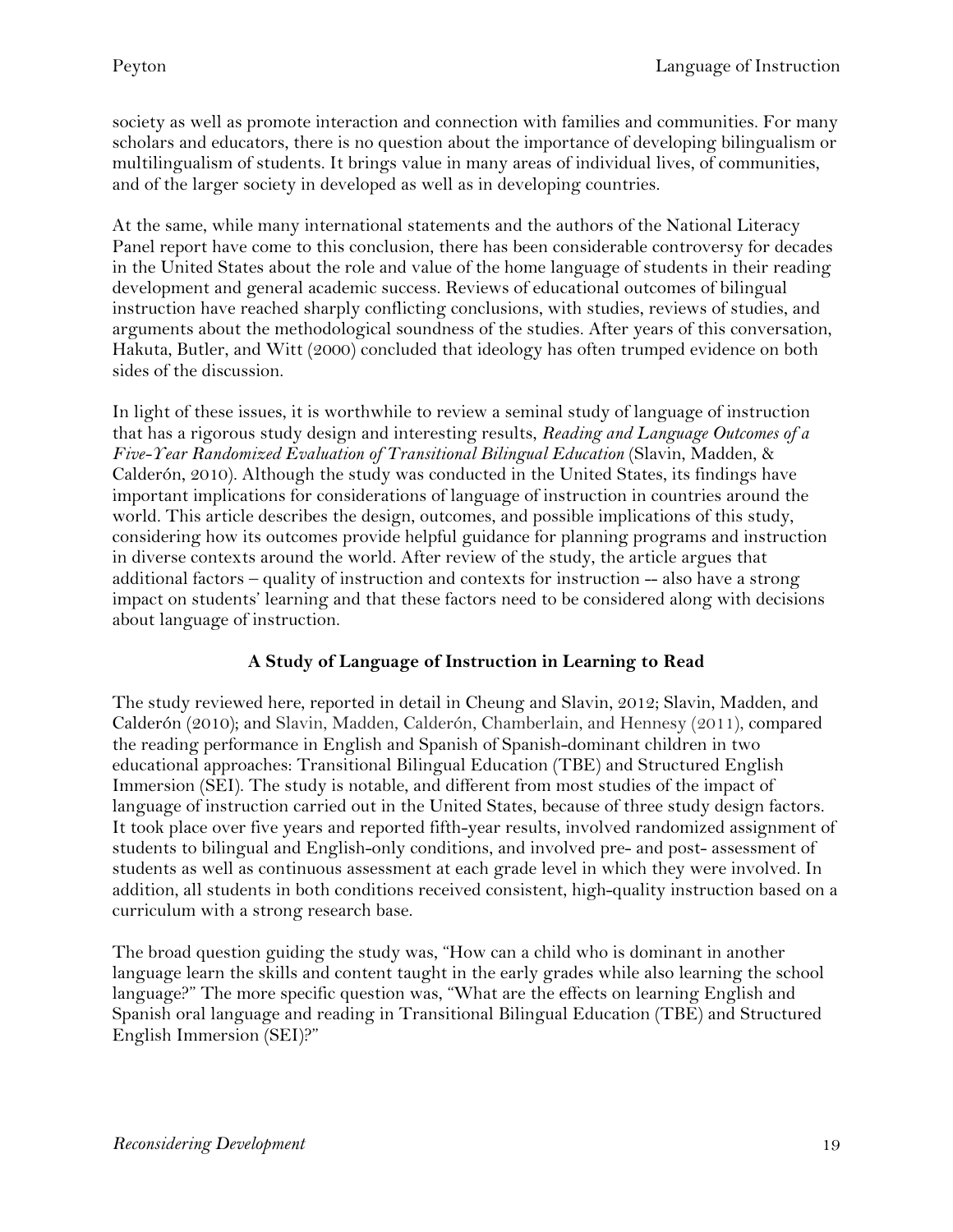### **Study Design and Outcomes**

**School locations and student populations.** The study was carried out in six schools in six different cities and states:

- Los Angeles, CA
- Denver, CO
- Rockford, IL
- St. Paul, MN
- Albuquerque, NM
- Alamo, TX

The cities ranged from small towns to large cities. Most of the schools were located in lowincome neighborhoods. The student population was diverse; the demographic characteristics of the participating schools are listed in Table 1, combined across the six schools. (See details for each school in Slavin, Madden, & Calderón, 2010, Table 1.) The initial sample size was 247 students (130 in TBE and 117 in SEI), and the final sample size was 115 (60 in TBE and 55 in SEI), due to attrition.

| Table 1                                                          |                    |                          |             |             |                      |               |  |
|------------------------------------------------------------------|--------------------|--------------------------|-------------|-------------|----------------------|---------------|--|
|                                                                  |                    |                          |             |             |                      |               |  |
| Demographic Characteristics of Students in Participating Schools |                    |                          |             |             |                      |               |  |
| <b>Grades</b>                                                    | Percent of         | <b>Student Ethnicity</b> |             |             | Percent of           |               |  |
| at the                                                           | <b>Students on</b> |                          |             |             | <b>Students</b>      |               |  |
| School                                                           | Free/Reduced       |                          |             |             | <b>Classified as</b> |               |  |
|                                                                  | Lunch              |                          |             |             | English              |               |  |
|                                                                  |                    |                          |             |             |                      | Language      |  |
|                                                                  |                    |                          |             |             |                      | Learner (ELL) |  |
|                                                                  |                    | Hispanic                 | African     | White       | Other                |               |  |
|                                                                  |                    |                          | American    |             |                      |               |  |
| PreK-                                                            | 92%                | 77%                      | 9%          | 7%          | 7%                   | 58%           |  |
| Grade 6                                                          |                    |                          |             |             |                      |               |  |
| Average                                                          |                    |                          |             |             |                      |               |  |
|                                                                  |                    |                          |             |             |                      |               |  |
| (Specific                                                        | (Range:            | (Range:                  | (Range:     | (Range:     | (Range:              | (Range:       |  |
| schools:                                                         | $76 - 100\%)$      | $42 - 97\%)$             | $1 - 35\%)$ | $0 - 23\%)$ | $0-17\%)$            | $32 - 93\%)$  |  |
| PreK-                                                            |                    |                          |             |             |                      |               |  |
|                                                                  |                    |                          |             |             |                      |               |  |
| Grade 5                                                          |                    |                          |             |             |                      |               |  |
| or $6, K$ -                                                      |                    |                          |             |             |                      |               |  |
| Grade 5                                                          |                    |                          |             |             |                      |               |  |
| or $6)$                                                          |                    |                          |             |             |                      |               |  |

All of the schools had TBE and SEI programs in place before the study began.

**Study design**. As mentioned above, there were three critical features of the study, which had not been carried out in previous studies of language of instruction: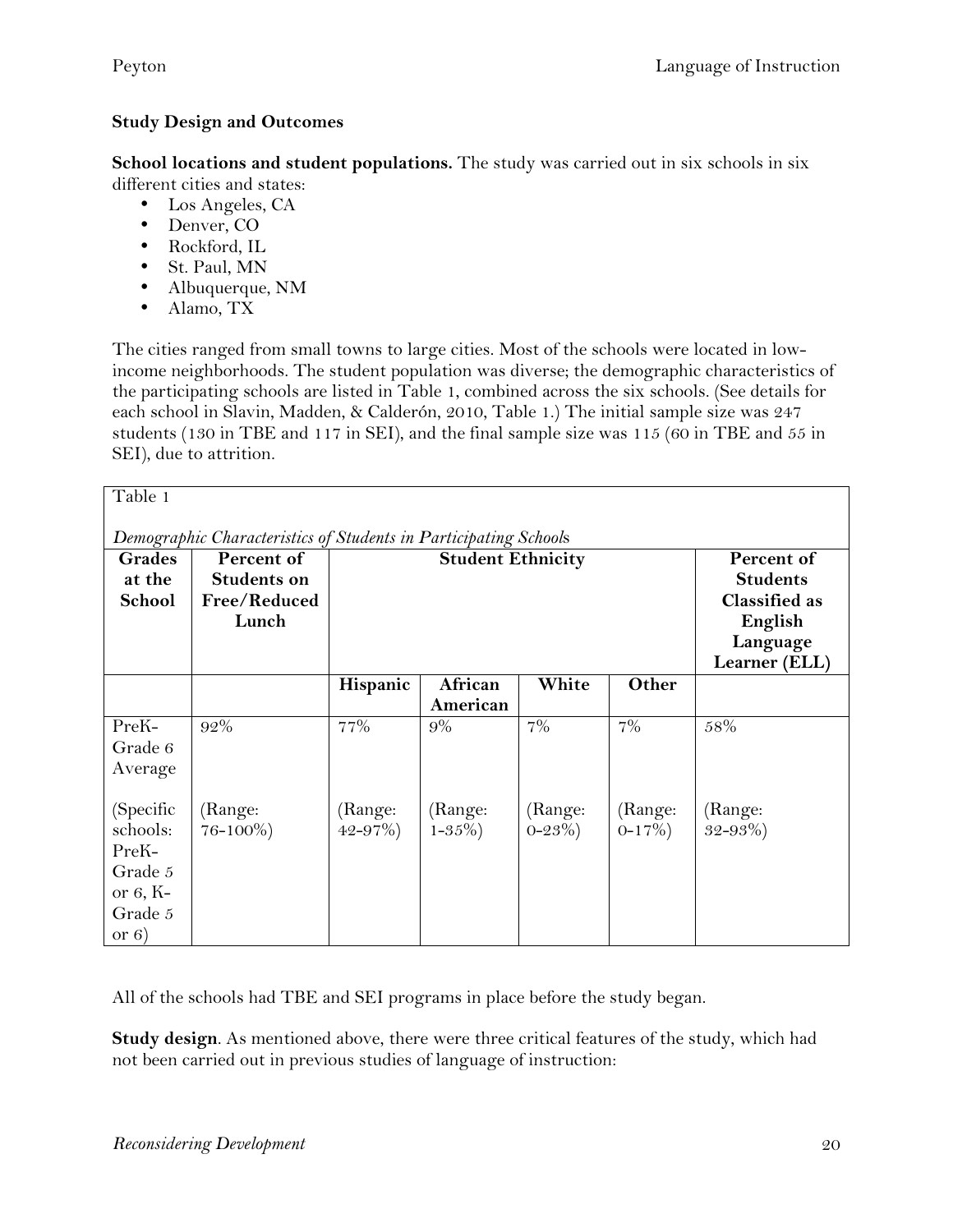*Multi-year duration:* The study reports fifth-year findings of a longitudinal study, with three successive cohorts of kindergartners (entering school in 2004, 2005, 2006). The first cohort was followed to grade 4:

- Cohort 1 2004 (K), 2005 (Grade 1), 2006 (Grade 2), 2007 (Grade 3), 2008 (Grade 4)
- Cohort  $2 2005$  (K), 2006 (Grade 1), 2007 (Grade 2), 2008 (Grade 3)
- Cohort 3 2006 (K), 2007 (Grade 1), 2008 (Grade 2)

*Within-school randomized assignment of students:* Students were randomly assigned to bilingual (TBE) or English-only (SEI) conditions. To make this assignment, children entering kindergarten were assessed using the English Peabody Picture Vocabulary Test (PPVT) and its Spanish equivalent, the Test de Vocabulario en Imágenes Peabody (TVIP). If they were determined based on these assessments to be Spanish dominant, they were candidates for the study. A meeting was held each year (2004, 2005, and 2006) for the parents of entering kindergartners, the study was described in Spanish, and parents were offered \$100 and promised story books for their children during kindergarten (in Spanish or English depending on the treatment they were assigned to). Parents who wanted their children to participate signed a form allowing their children to be randomly assigned to English or Spanish instruction. Parents who did not want their children to participate could choose the language of instruction for their children, but their children were not included in the study.

*Continuous assessment*: Students were assessed before the treatment (in the fall of kindergarten) and each spring (at the end of the school year at each grade level) in English and Spanish.

**Treatment.** Students in both treatments received instruction that followed the Success for All program, which has parallel versions in Spanish and English and is described in detail in Slavin, Madden, Chambers, and Haxby (2009). Both versions of Success for All – transitional bilingual education and structured English immersion -- have been found in multiple studies to improve the reading performance of English language learners, other Spanish-speaking students, and students in general (August & Shanahan, 2006; Borman, Hewes, Overman, & Brown, 2003; Borman, et al., 2007); Comprehensive School Reform Quality Center, 2006; Correnti, 2009).

*Transitional bilingual education (TBE).* In kindergarten, the teachers and students used *Descubre Conmigo* ("Discover With Me"). Students were taught to read entirely in Spanish, and Spanish vocabulary and comprehension skills were taught and practiced throughout the year. Instruction followed sequences of letter sounds, phonics, vocabulary, and concept development; vocabulary and background knowledge were introduced in thematic units; story activities developed concepts of print and story structure; and students often worked in pairs or small groups. Children worked with decodable mini-books, each devoted to a phoneme. Little or no English was used during reading periods. Students received English as a Second Language instruction in other parts of the day to develop oral English. In some schools, students received some instruction in English in subjects other than reading.

In grade 1, instruction was based on *Lee Conmigo* ("Read With Me"), with emphasis on phonemic awareness and phonics, continued use of phonetic mini-books, and teaching of sound blending skills in Spanish. Vocabulary, comprehension, and fluency were emphasized in a fastpaced sequence of instructional activities. In grade 2, reading comprehension strategies were developed in cooperative learning groups and built around Spanish basal readers and novels. Some students transitioned to English at the end of grade 1, and most transitioned at the end of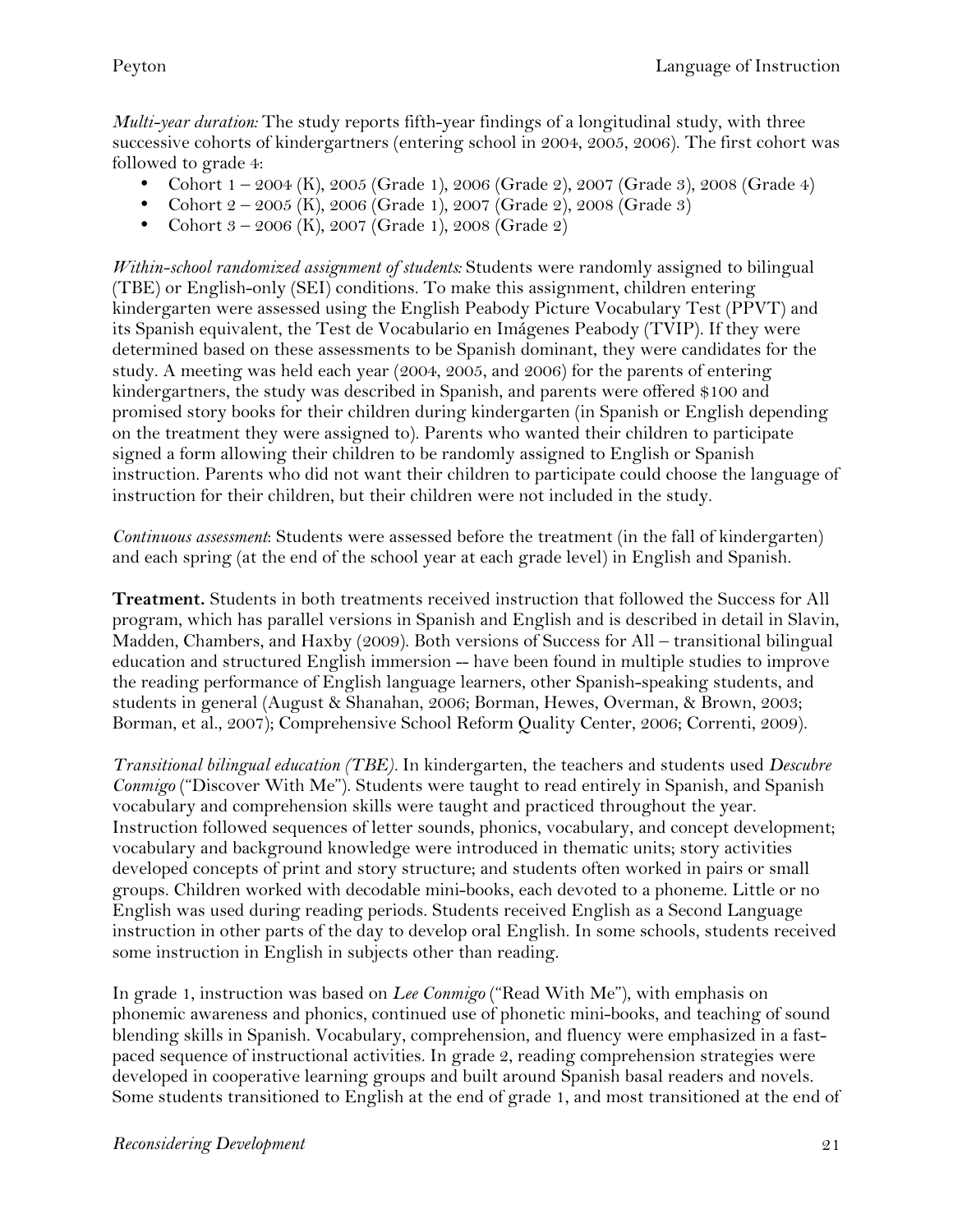grade 2. This approach, an "early exit" program, was believed to be typical of TBE in the 2000s in the United States. In grades 3 and 4, all students were taught in English. Instruction continued to emphasize cooperative learning activities built around English basal readers and novels, and there was a continued focus on developing the reading skills listed above but in English. In short, students were engaged in reading activities similar to those they had done earlier in Spanish.

*Structured English Immersion (SEI).* Students in all grades (K-4) used the English Success for All program for all subjects, in all classes. Instructional elements and materials were the same as in TBE, but all instruction was in English except for occasional Spanish explanations. In addition, students participated in daily English as a Second Language sessions, as did those in the TBE condition, to help build their oral English. The materials used are described in detail in Slavin, Madden, Chambers, and Haxby (2009):

- Kindergarten: KinderCorner and KinderRoots
- Grade 1: Reading Roots
- Grades 2-4: Reading Wings

**Assessments.** The following assessments were used with all of the students in both conditions:

- *Pretests* (K): (oral language)
	- *PPVT* (English: *Peabody Picture Vocabulary Test*)
	- *TVIP* (Spanish: *Test de Vocabulario en Imágenes Peabody*)
- *Posttests* (in the spring of each year of the study):
	- PPVT/TVIP (oral language)
	- Woodcock (English and Spanish) (reading)
		- Letter-Word Identification (K-4)
		- Word Attack (K-4)
		- Passage Comprehension (1-4)

Students entering kindergarten were found to be below grade-level standards in oral Spanish (TVIP) and far below in English (PPVT) and were determined, on the basis of these tests, to be Spanish dominant. Most students did not know any English at pretest. Composite scores are shown in Table 2 (adapted from Slavin, Madden, & Calderón, 2010, Table 2).

| Table 2                                            |                       |                       |  |  |  |  |  |
|----------------------------------------------------|-----------------------|-----------------------|--|--|--|--|--|
| Pretest Scores, Oral Language, Spanish and English |                       |                       |  |  |  |  |  |
|                                                    | <b>TVIP</b> (Spanish) | <b>PPVT</b> (English) |  |  |  |  |  |
| <b>Students in TBE</b>                             | 91.3                  | 61.11                 |  |  |  |  |  |
| <b>Students in SEI</b>                             | 86.75                 | 60.27                 |  |  |  |  |  |

**Study Results.** On the posttests in *Spanish oral language and reading*, the TBE students scored significantly higher than the SEI students at the end of kindergarten and grade 1, nonsignificantly better in grades 2 and 3, and there were no significant differences between the two groups in grade 4. In *Spanish reading,* the TBE students scored significantly higher on all Spanish reading measures in grades K-3. By the grade 4, there were smaller differences, and the only significant difference was on passage comprehension. (See Slavin, Madden, & Calderón, 2010, Table 4, with these results.) The authors conclude, "Fourth graders who had been taught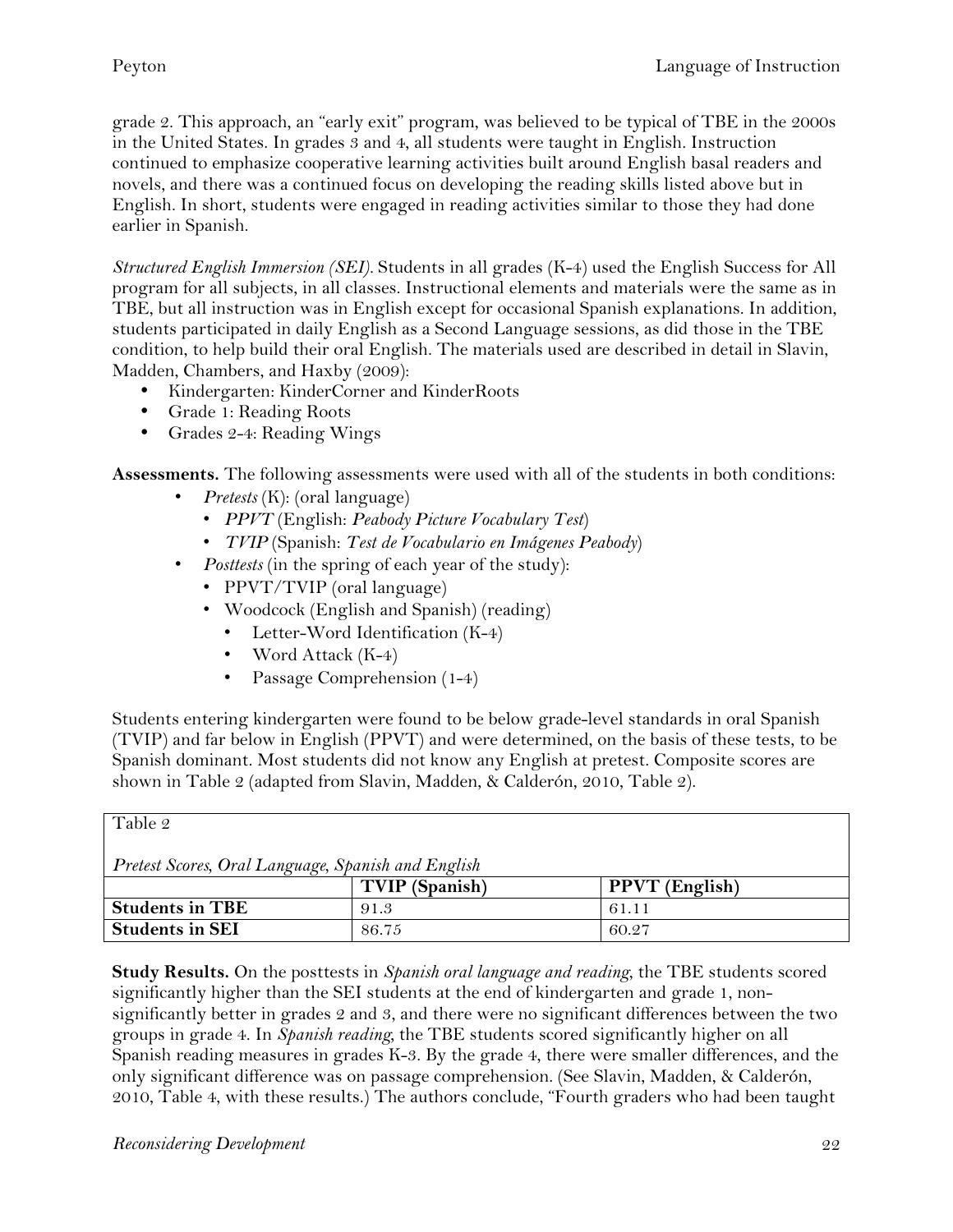to read in Spanish from kindergarten to second grade scored non-significantly better than those taught only in English on measures of Spanish language and reading" (p. 10).

On the posttests in *English oral language and reading,* the students in the TBE condition scored significantly less well on all measures than the students in the SEI condition before they transitioned to English. After students transitioned to English, English reading scores were higher for those in SEI, but the difference was not statistically significant. That is, in *English reading,* TBE students made the transition and, by grade 4, were up to par with students immersed in English. In *English oral language*, both groups gained each year. By grade 4, TBE students scored almost as well on the English PPVT (88.1) as they did on the Spanish TVIP (91.0). SEI students scored slightly higher on the PPVT (90.4) than on the TVIP (86.3). Students in TBE and SEI conditions gained in oral language and reading in English and Spanish to about the same extent. That is, while both groups of students gained each year on the English PPVT, they also did not diminish in scores on the Spanish TVIP. The authors conclude, "All students were fully bilingual in English and Spanish by fourth grade, at least as indicated by PPVT and TVIP scores" (p. 10). "In both TBE and SEI conditions, fourth graders retain their Spanish language and reading skills and speak and read English and Spanish with similar facility" (p. 10). How is this possible, when the SEI students did not use or learn Spanish in school? In a conversation with one of the study authors, it was explained that even when they studied only English in school, students were immersed in Spanish at home, in the community, with parents and peers, and watching TV and reading in Spanish (Calderón, personal communication, April 24, 2015).

#### **Study Conclusions**

As a result of this study, the authors point out that the outcomes "do not unequivocally support positions on either side of the debate in the United States over bilingual education" (Slavin, Madden, & Calderón, 2010, p. 10) and that "what matters most in the education of English language learners is the quality of instruction, not the language of instruction" (p. 10; a point that is also made by August & Shanahan, 2006; Cheung & Slavin, 2005). "Schools may choose to teach English language learners in either their native language or in English for many reasons, including cultural, economic, or political. Yet the claims that this choice is crucial for ultimate learning of English or Spanish reading are not supported by the data from this experiment" (Slavin, Madden, & Calderón, p. 10). In an article synthesizing the outcomes of this and other studies of language of instruction that meet high, consistent standards of methodological rigor, Cheung and Slavin (2012) argue that "Educators and policy makers should consider all possibilities to enhance outcomes for Spanish-dominant ELL children" (p. 27).

#### **Implications of the Study for Education Programs in International Contexts**

The conclusions to this study are relevant not only to education efforts in the United States but also to international development efforts, where language of instruction is a critical concern. If *quality of instruction* is more important than *language of instruction* in promoting students' success, what are the features of high-quality instruction and of contexts in which high-quality instruction occurs? These questions are addressed in research reviews carried out by the authors of the study reviewed here (Calderón, 2011; Cheung & Slavin, 2012; Slavin, Madden, & Calderón, 2010) as well as by August and Shanahan (2006) after a meta-analysis of studies of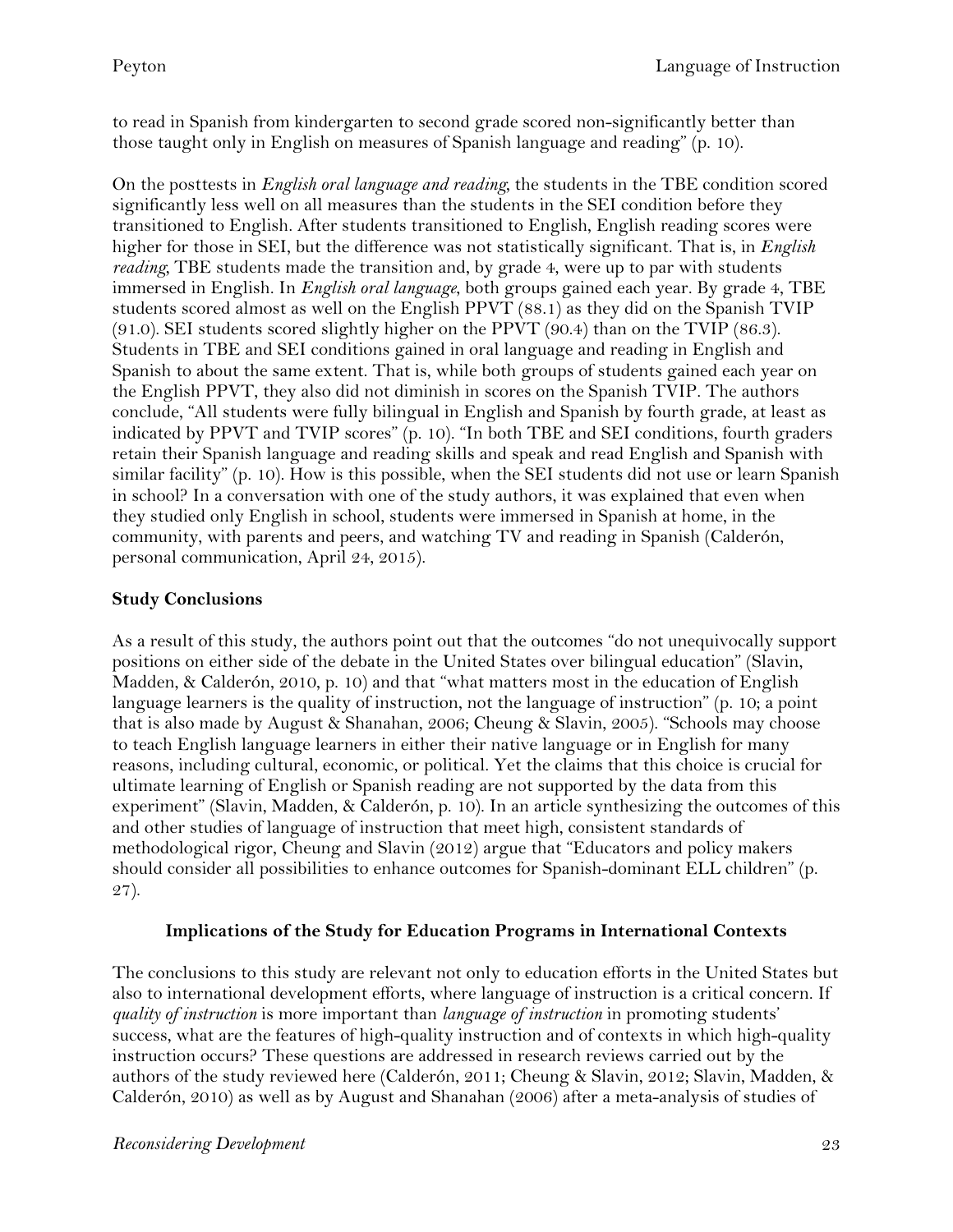reading instruction in the United States. They are also the key components of Success for All, the educational approach used in the study, which has a strong research base (Slavin, Madden, Chambers, & Haxby, 2009).

## **High-Quality Instruction**

The research reviews described above (and others cited within the points below) outline nine basic features of high-quality instruction, in the mother tongue or the national language and in elementary to secondary school:

- 1. The *curriculum* is based on thematic units (and specific topics within those units) that 1) take a week or so to introduce vocabulary and background knowledge, 2) build on students' interest and knowledge base and give students multiple opportunities to use vocabulary related to the themes and topics, and 3) continue to build vocabulary over consecutive lessons.
- 2. A *comprehensive approach to teaching reading* includes phonemic awareness, phonics (graphophonemic awareness), decoding and word recognition, vocabulary comprehension and use, and oral reading fluency, implemented at appropriate times and with appropriate intensity (the five components of reading outlined by the National Institute of Child Health and Human Development [NICHD], 2000), as well as reading comprehension and writing. As part of their development of reading skills, students have access to decodable books and other readers.
- 3. Special emphasis is placed on *learning and using vocabulary.* Vocabulary is taught throughout the day, in all subjects, with ample time for student interaction and explicit instruction. Activities might include total physical response (acting out words) and use of realia (concrete objects to represent words). Teachers might simplify their language and teach specific vocabulary that is likely to be unfamiliar and also demonstrate strategies for acquiring word meaning independently.
- 4. *Appropriate materials* (which are proficiency-based, grade-level appropriate, and appropriate to the reading levels of the students) are used for instruction, tutoring, and family literacy activities. (Students take books home regularly to read with their families.)
- 5. Students often work in pairs and small groups on *cooperative learning activities,* which 1) give them extensive, daily opportunities to use their developing language skills in meaningful contexts and 2) build their confidence in their ability to use the language. (See Slavin, 2014, for discussion of ways to ensure that cooperative learning, which has a strong history of positive research outcomes, can be implemented effectively.)
- 6. *Story activities* develop concepts of print, understanding of story structure, and use of vocabulary. These might include oral and silent reading, oral discussion, and written response to texts that are read.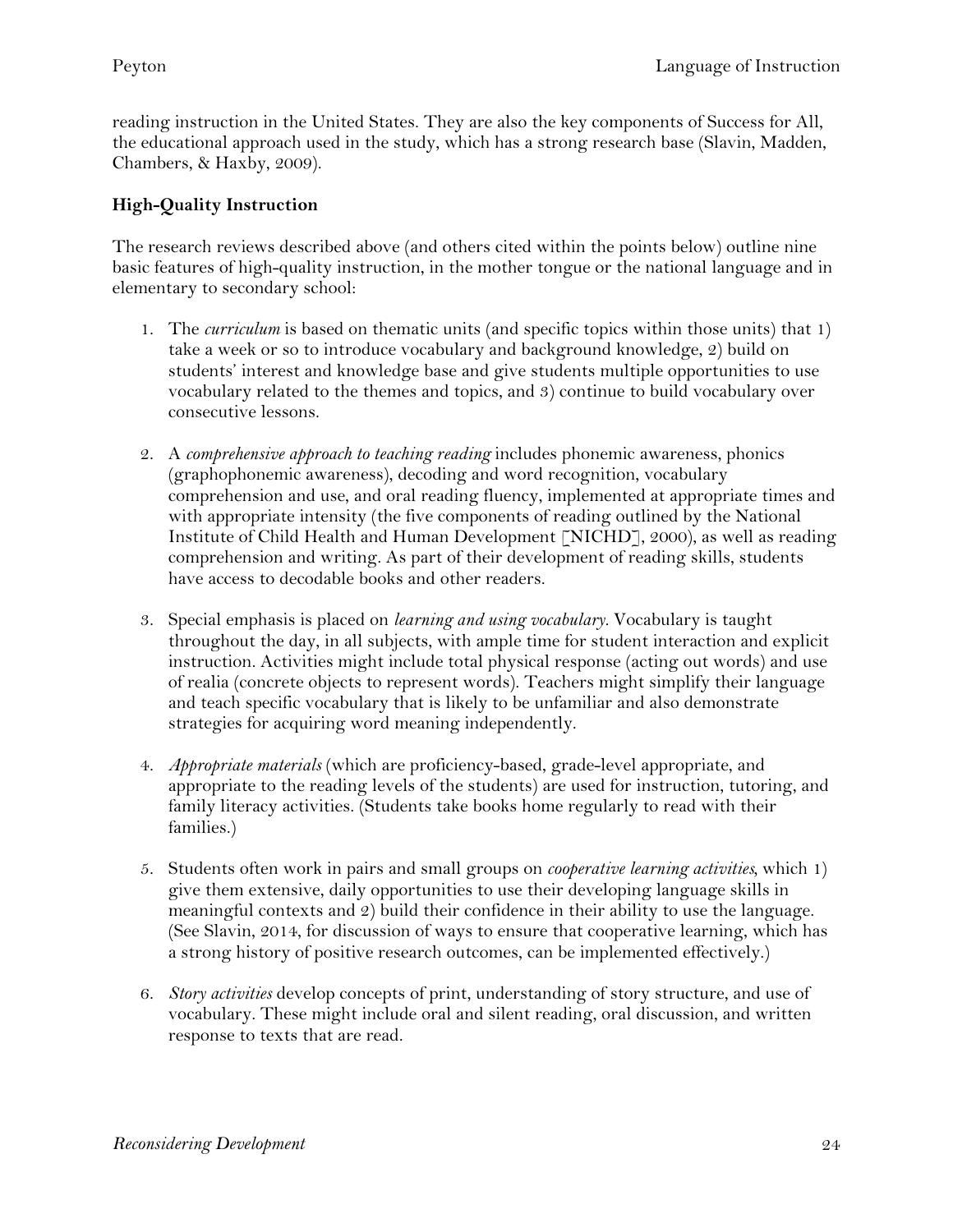- 7. Uses of *technology* (or other resources that give students additional activities, vocabulary, and reading texts) expand sources of language input, knowledge acquisition, and types of activities and interactions that students, teachers, and parents engage in.
- 8. Students receive *formal or informal support* to help them use the language of instruction and do school-related work in it. This might include help from a bilingual aide, who provides occasional translation or explanation of texts and activities; separate classes for some students focused on building their oral skills in the language until they are ready to join the larger class in which the language is used; and use of a careful progression from more simplified to more complex uses of the language as their skills grow.
- 9. There is a *content focus* for all language instruction*,* with language, reading, and writing taught in math, science, social studies, and other content areas and with language instruction aligned with the content-based classes that students are taking at the same time. (See, e.g., Calderón, 2011, for discussion of extending language-focused programs to include content-based instruction; and Honig, Diamond, & Gutlohn, 2013, for extensive discussion and examples of use of content and text types to develop reading proficiency.)

#### **Context for Instruction**

The reviews of research listed above (Calderón, 2011; Cheung & Slavin, 2012; Slavin, Madden, & Calderón, 2010) also outline eleven critical components of the context in which classroom instruction takes place:

- 1. *Whole-school implementation:* There is understanding that all of the teachers and administrators in the school (not only the language teachers) are engaged with and responsible for the language, literacy, and content learning of all of the students; for effective implementation of instruction; and for students' success.
- 2. There is *buy-in* from all stakeholders for a multi-year effort to improve instruction and student success and not only for brief periods when an internal or external evaluation is taking place.
- 3. *School leadership* (the principal, assistant principals, counselors, and others) send positive messages about the approach that has been agreed on and is in use, and convey enthusiasm about it.
- 4. *Professional development* is provided for all teachers, coaches, and administrators. Experienced coaches visit teachers and classrooms and provide feedback and support, with explicit manuals, videos, and simulations of classroom activity to guide practice in a supportive environment.
- 5. There is *continuous coaching for and monitoring* of implementation to help teachers implement instruction effectively. Coaches and principles who work with teachers 1) know what to look for in instruction and student learning; and 2) know how to observe, give feedback, and support continuous learning progressions.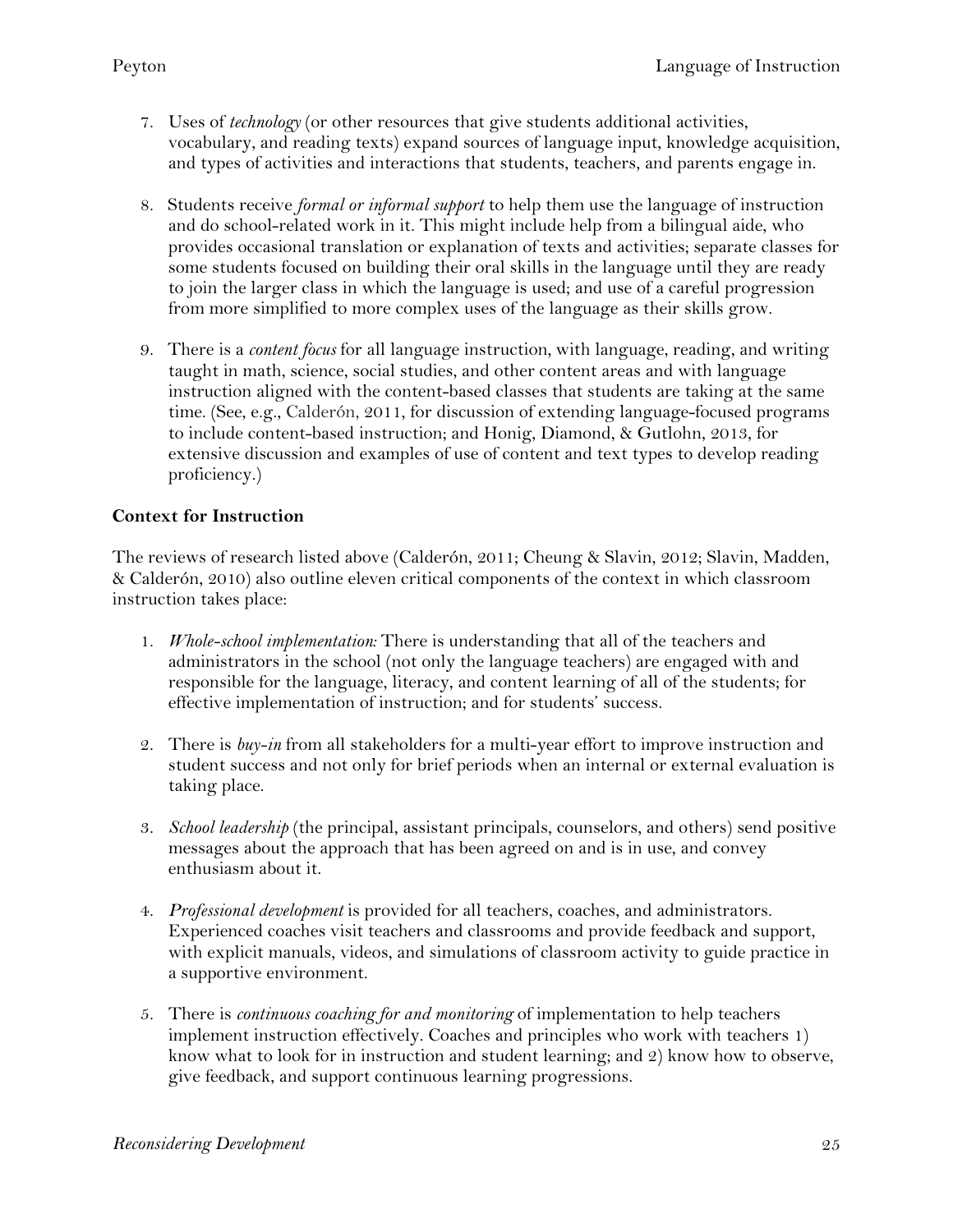- 6. Teachers participate in *teacher learning communities* at least 30 minutes per week to share strategies, analyze student progress, celebrate successes, solve problems, and motivate one another toward continuous learning.
- 7. *Families* are offered materials to enhance vocabulary, reading, writing, and content learning at home. Students read books of their choice for 20 minutes at home each evening.
- 8. *Assessment* is done regularly throughout the year and across grades, and assessment outcomes are available to teachers and parents to guide instruction and activities at home.
- 9. *Tutoring* is available for students who need it.
- 10. Outside experts regularly conduct *implementation visits* to observe how the program is set up and delivered and how instructional principles are being implemented in the classroom.
- 11. *Regular reports* (monthly or quarterly and year-end) are developed on program design and set up, instructional offerings, and learning progressions are shared with administrators and teachers in the program.

#### **Features of High-Quality Instruction and Contexts for Instruction Discussed in International Contexts**

Some of the features of high-quality instruction and effective contexts for instruction described above (which focus on a U. S. context) are also described by researchers who have reviewed and made recommendations concerning education in developing countries. For example, after a study of mother tongue and English literacy instruction in primary schools in Ethiopia, Smith, Stone, and Comings (2012, pp. 52-56) recommended the following "six pillars" of focus in instruction in that country:

- 1. Attainable goals for literacy and English language learning
- 2. Learning materials (including the literacy environment in schools)
- 3. Instruction (classroom set up and instructional activities)
- 4. Teacher training, supervision, and monitoring
- 5. Family and community support (homework support, the literacy environment in communities, community libraries)
- 6. National and regional support infrastructure (technical assistance, administration, management, and policy)

Zafeirakou (2015, p. 4) recommends that the following ten components be in place in the Early Literacy in National Languages (ELINL) program in Gambia:

- 1. Foundational reading skills are taught in the mother tongue and oral language skills in the second language.
- 2. Clear, implementable curricula are available for reading.
- 3. Each student has at least one textbook.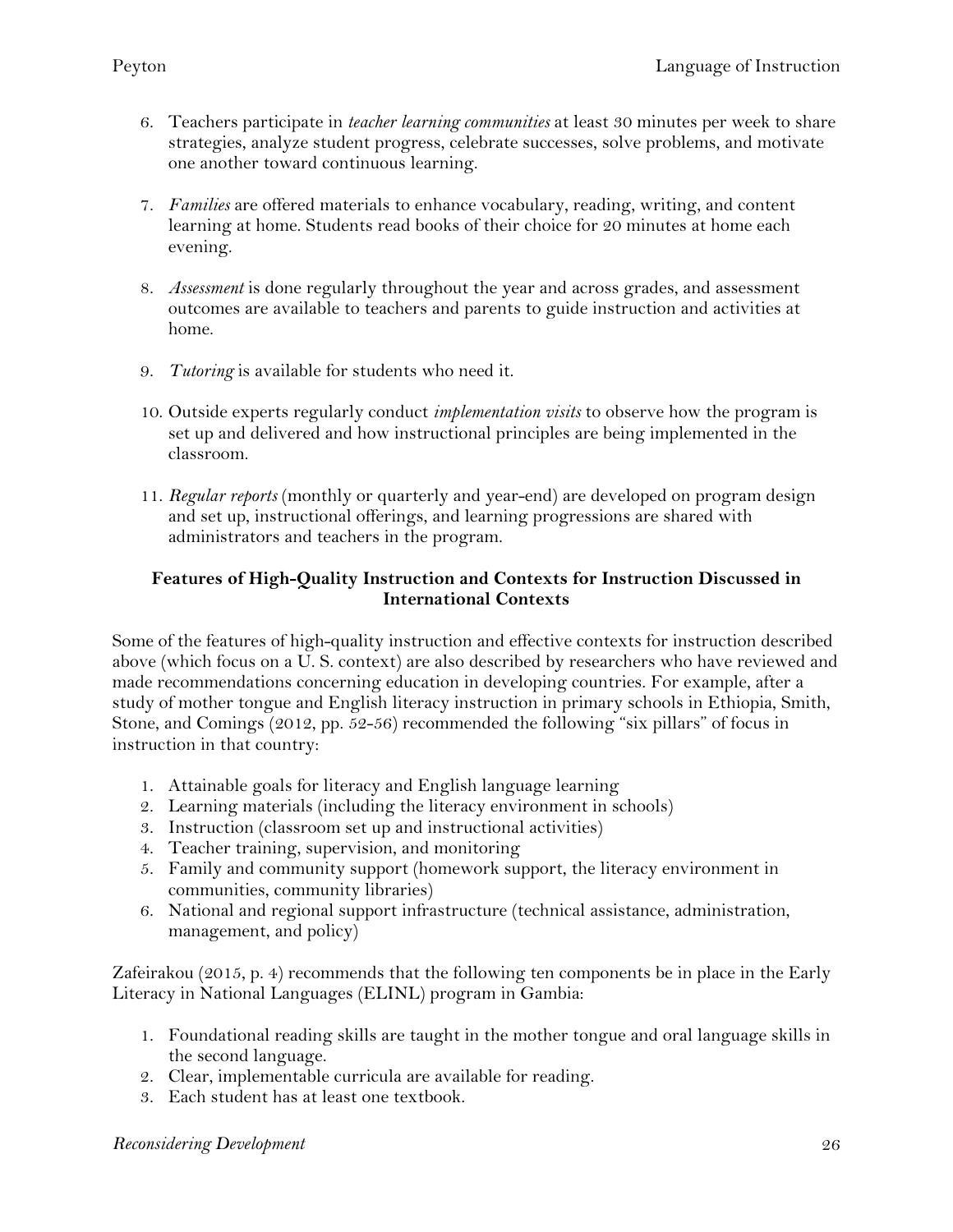- 4. Teachers have a short, practical teacher guide with simple steps for teaching beginning reading.
- 5. There are clear, measurable reading objectives (to monitor progress).
- 6. Instructional time is dedicated daily to teaching and practicing reading.
- 7. There is hands-on training and continuous on-site support for teachers (a coaching model).
- 8. There is a teaching reading module for initial teacher training.
- 9. There is a program for transition from the mother tongue as a medium of instruction to a second language.
- 10. A pre-primary program focuses on oral language development and early reading.

Meiers (2013, p. 12), based on research carried out in Nepal, outlines a similar set of seven effective practices in multilingual education for improving learning outcomes, with a strong focus on mother tongue instruction and experiences:

- 1. Provide training for teachers in multilingual education
- 2. Conduct early education in the mother tongue (preschool and Grades 1-2)
- 3. Develop reading skills in the mother tongue first
- 4. Build competence in the second language before using it for instruction
- 5. Provide oral vocabulary training
- 6. Create a print-rich environment in the mother tongue
- 7. Provide textbooks and resources for students at school and at home

Each of these lists includes many, but not all, of the nine and eleven components listed above. However, they combine features of high-quality instruction (e.g., in Meiers: Provide oral vocabulary training) and contexts for instruction (e.g., Provide training for teachers in multilingual education) rather than separating them, which would provide clarity and focus. A focused review of needs and recommendations across countries regarding 1) features of highquality mother tongue and second/third language instruction and 2) effective instructional contexts would bring clarity of focus and would allow stakeholders to clearly articulate and implement all of the components that need to be in place.

# **Factors Influencing Language Choice and Quality of Instruction**

As we have seen in the discussion above, the study by Slavin, Madden, and Calderón (2010) was planned and carried out with methodological rigor that has seldom been in place in studies of language of instruction, and the authors' claims about language of instruction based on the outcomes are strong. Helpful lists of features of high-quality of instruction and of contexts for instruction have grown out of the study, which are only partially discussed in publications by authors focusing on ways to develop students' literacy and improve learning outcomes in developing countries.

In considering the implications of the study reviewed here, and the feasibility of implementing the recommendations in the two lists of components of effective programs, it is important to consider three issues: 1) the context in which the study (and any study that has implications for implementation) was carried out; 2) the strength of the implications of any study that is done and its application to different contexts, no matter what the level of rigor of its design and the strength of its outcomes; and 3) the scope/breadth of the study and resulting recommendations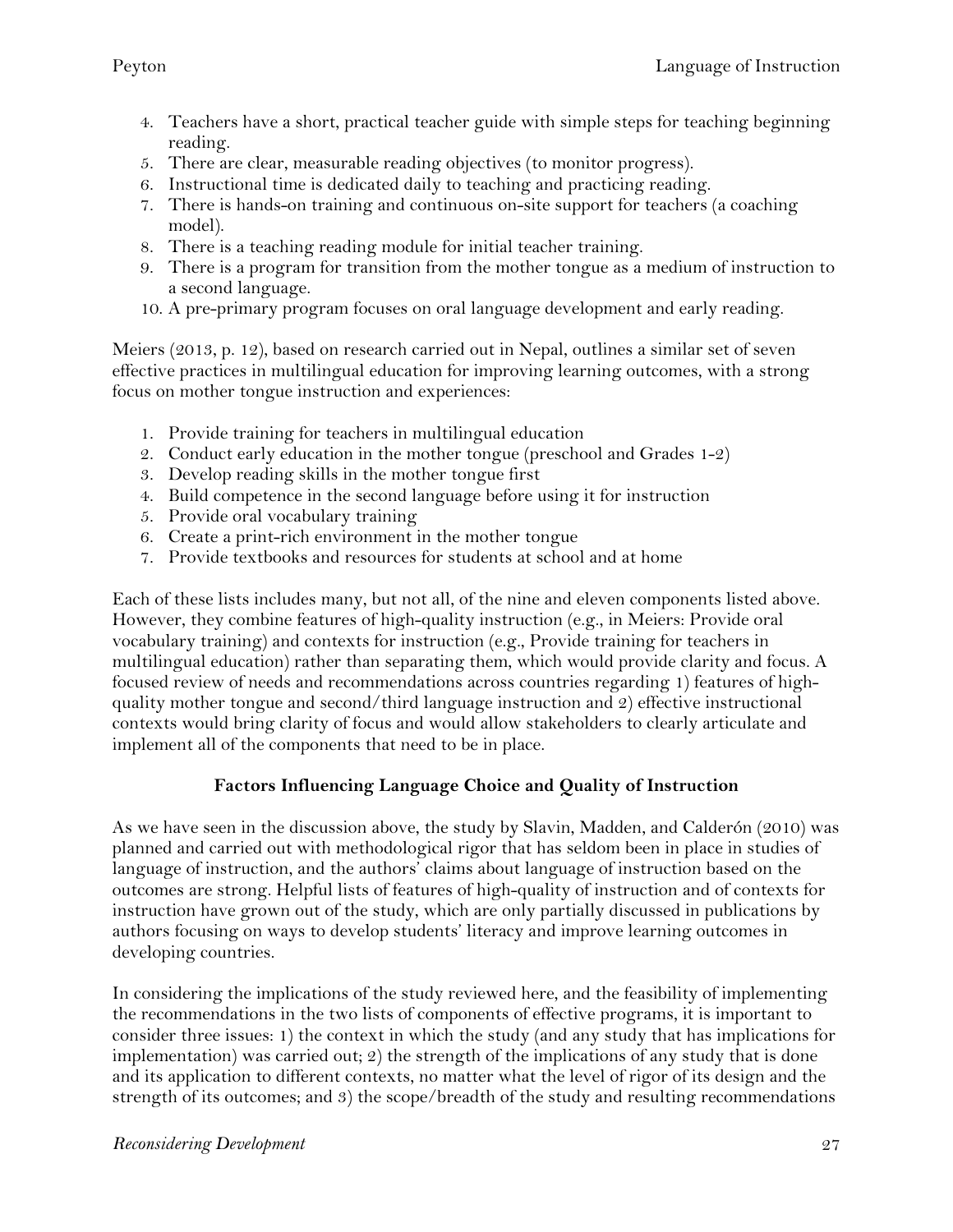and the need to look beyond language proficiency alone in making decisions. Each of these issues is discussed here.

#### **Context of the Study**

It is important to keep in mind that this study was carried out in the United States from 2004 to 2008. Contextual factors in this country, at this time, had an impact on the findings, which might be different in another country at another time. English was (and is) the primary and most widely spoken language in the United States, the language spoken in many contexts outside of school, and usually the language of instruction (when overall language and content learning, and not the learning of another World Language, are the focus). Students of all ages and at all grade levels cannot live in the United States without encountering English the minute they leave their homes, especially when they go to school. The relationships between languages used at home and in the community, and those used in education, are very different from those in many developing countries, in which the language of instruction is a question. The students involved in the study came from Spanish-speaking families and were often surrounded by Spanish in strong, sometimes vibrant and respected, Spanish-speaking communities. Even in the TBE treatment, all students received some ESL instruction (in this case their second language, L2). The approach used was highly developed and researched, with high-quality materials. Teacher quality was high, teachers were proficient in the language they taught, and they received ongoing support from administrators and each other. In the early 2000s, the most prevalent model for bilingual programs was early-exit TBE (transitioning to the L<sub>2</sub> at the end of grade 2), so that was the model studied. Outcomes could be different in a late-exit or long-term dual language program, in which students read in both languages throughout their school careers (as discussed below).

This context is very different from that of many developing countries. (It is also different from current approaches in the United States, where an increasing number of programs allow students to learn in their home language and in English throughout their schooling, into and beyond high school.) A critical question that needs to be asked in every country considering language of instruction is, what is the context for language use, language proficiency, and language development in this place, and what impact does this have on possible approaches to instruction in different languages?

The last contextual factor listed above has a significant impact on the study outcomes. While the authors did not find significant differences in oral language and reading proficiency of students in the two conditions at the end of grade 4, the students were only in the TBE program until the end of grade 2. Studies of bilingual/dual language immersion programs in a number of states (in the United States) have found that students of all language backgrounds and socioeconomic groups, including those in special education programs and in poverty, have developed higher levels of English proficiency when they are in these programs than those students who were in English-only programs (Collier & Thomas, 2009; Thomas & Collier, 2012). However, these students did not exit the bilingual/dual language programs at the end of grade 2 but rather spent many years in the program. In these contexts, where the mother tongue/home language is the language of instruction over many years, it has been found that the language of instruction *does* make a difference in learning outcomes.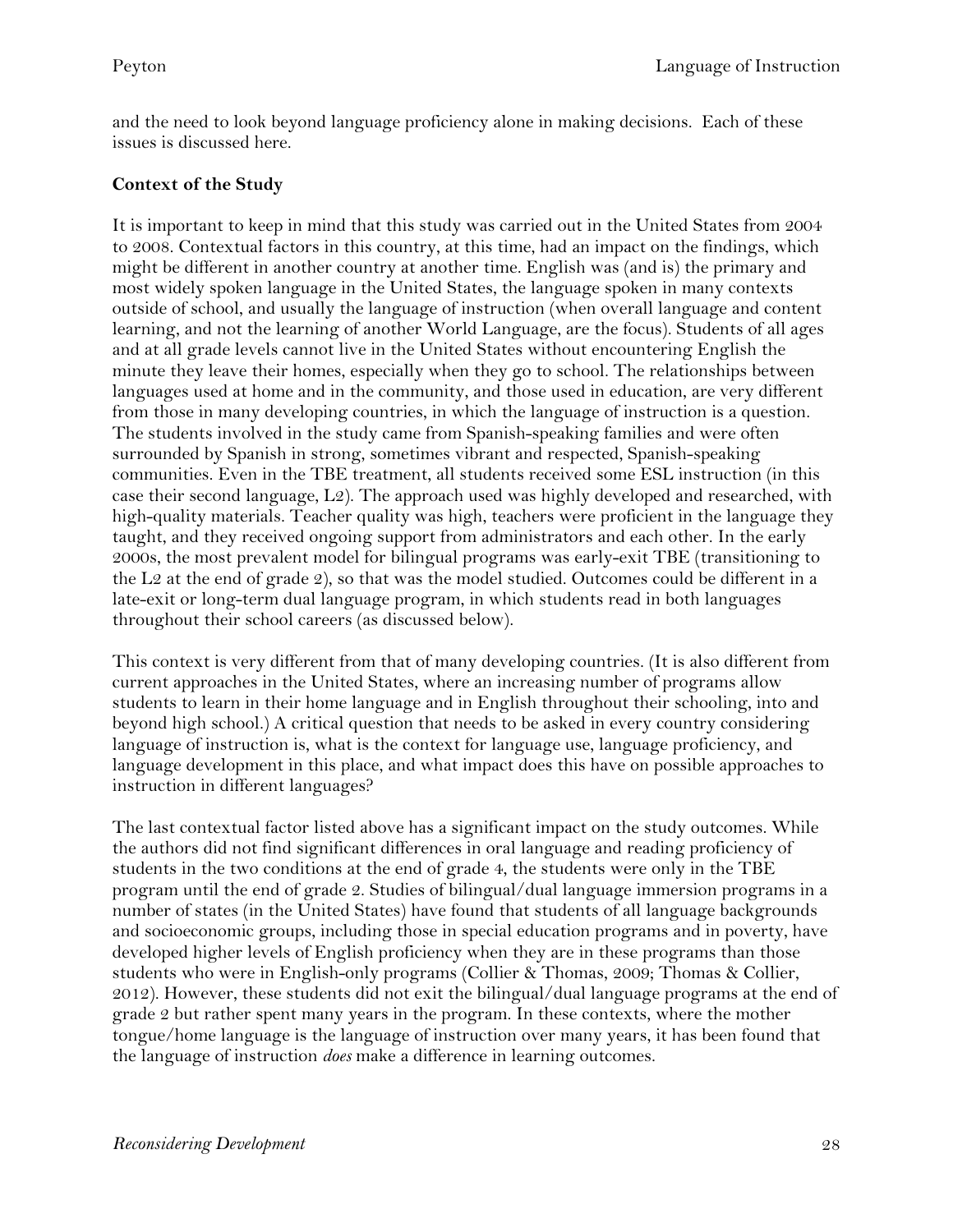## **Application of Results of One Study to Other Contexts**

We also need to be careful about applying outcomes of a rigorous study, or even a series of rigorous studies, to other educational contexts, even within the same country. After a review of the findings of the National Literacy Panel's meta-analysis of rigorous research on reading in a second language (August & Shanahan, 2006), Goldenberg (2008) lists one of the key findings that "Teaching students to read in their first language promotes higher levels of reading achievement *in English*" (p. 14). However, when he starts to look at the research and its implications more deeply, he concludes that, "Beyond the finding that primary language reading instruction promotes reading in English (and in the primary language), there are more questions than answers" (p. 12). He then provides a long list of questions that need to be raised when implementing study findings. These include: Is primary language instruction more beneficial for some students than for others? Is it more effective in some settings than in others and with certain student populations than with others? What should be the relative emphasis between promoting knowledge and skills in the primary language and developing proficiency in English (the second, third, or national language)? Van Ginkel (2014) asks similar questions about choice of the mother tongue and additional languages in instruction in non-Englishspeaking countries. We do not have solid answers to these questions, but they need to guide development of language programs.

#### **The Need to Look Beyond Language Proficiency Alone**

Finally, this article and the specific study that is reviewed here focus on the development of *students' proficiency* in oral language and in reading. Some researchers involved in language policy and development, and on restoration of language vitality in specific contexts, call this focus Capacity Building. They argue that Capacity Building (with its focus on the ability to use a language at specific levels) is certainly necessary, but it is not sufficient for a language to be vital in a society, to be used effectively by those who reside in the society, and for individuals living in the society to want to continue to use and learn it (Grin, 1990, 2003; Lo Bianco, 2008 a, b; Lo Bianco & Peyton, 2013). In addition to Capacity Building, it is also necessary to promote Opportunity Creation: creation of contexts in which use of the language is not only acceptable but also expected or required. Capacity Building and Opportunity Creation are both necessary but not sufficient. Desire Enhancement is also required: promotion of identification with and use of the language, because its use brings certain rewards (not only financial but also connections with family, community, and the wider world). This argument for the need to expand beyond simply developing language proficiency for sustainable language use and development is also made by Lewis (2011), in his FAMED model for development and sustainability of languages in developing countries -- *F*unctions of the language, *A*cquisition of the language, *M*otivation to use the language, *E*nvironments in which the language is used, and whether there is a *Di*stinct niche for the language. (See also discussion of this model in Bickford, Lewis, & Simons, 2015.)

In line with this need, when thinking about language of instruction, educators and scholars will want to look beyond schooling alone, and levels of proficiency in a language that students will reach in school, and also ask questions like the following about all of the languages that are being considered for instruction: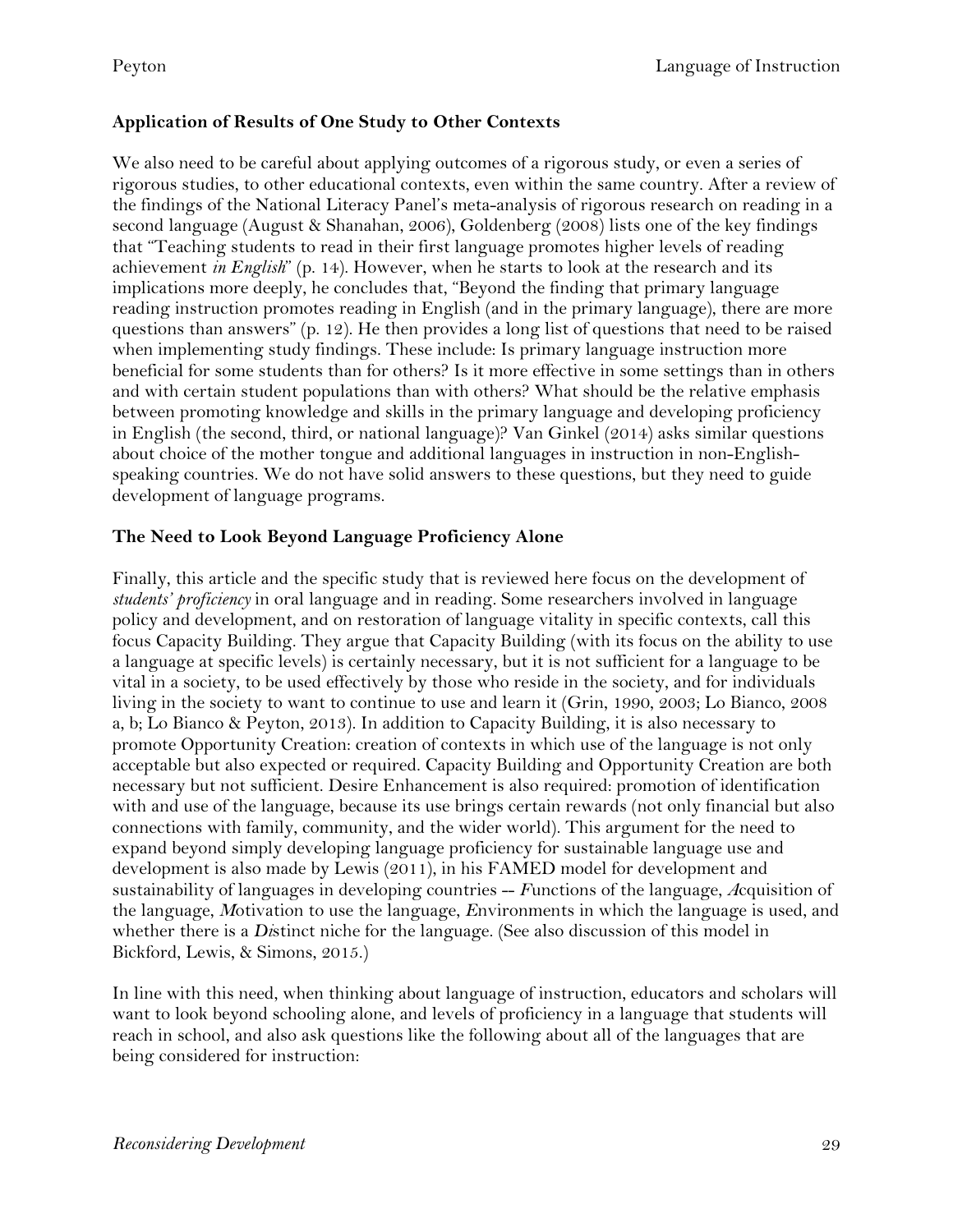- How is the language used in the places where students live, study, and work?
- How likely is it that they will continue to use the language throughout school and after they graduate from school and move on to other endeavors?
- What opportunities will proficiency in the language bring to them?

In addition, there are important questions to ask about the capacity of schools and regions to develop the proficiency of students in the languages that *have* been determined by educators and researchers to be important. These include:

- Which specific mother tongues will be taught in multilingual contexts, where multiple languages are spoken?
- How are these decisions made, who supports them, and what mechanisms are in place to ensure that that instruction is effective and that mother tongue instruction is balanced with instruction in the language of the country and an international language (if also taught)?
- How do parents view the use of the languages selected for instruction? Do they support learning of their children in the mother tongue as well as in the language of the country and an international language?
- What is the proficiency of teachers in the languages to be taught, and how can teachers' language proficiency be developed and supported?
- How will instructional time be allocated so that sufficient language and content learning occur?

It is exciting to see that the National Annual Literacy Conference in Uganda (3rd National Conference on Literacy, March 25-26, 2015) focused on questions of Opportunity Creation and Desire rather than simply on language of instruction. The conference flyer states: "In addition to Reading, Writing, and Numeracy, children need and must learn relevant and transferable skills such as critical thinking, problem solving, civic values, and mental and physical wellbeing skills, in order to compete for scarce global resources." (This could be restated to say, "in order to be productive and effective in a global society.") A continued focus on these broader issues will greatly enhance decisions about language of instruction.

# **Conclusion**

This article describes efforts to determine language of instruction in many countries and debates about the importance of language of instruction in the United States. It then reviews the design, outcomes, conclusions, and recommendations made as a result of a seminal study of language of instruction in the United States, *Reading and Language Outcomes of a Five-Year Randomized Evaluation of Transitional Bilingual Education* and reviews of studies with similar rigor. Based on the outcomes of the study and reviews of research, the researchers focusing on this question claim that quality of instruction is more important than language of instruction, and they outline nine features of high-quality instruction and eleven features of effective contexts in which that instruction occurs. These features are critically important not only in the United States but also in language development around the world. While some work has been done in specific countries to articulate and implement some of these features, the focus is sometimes limited, the two types of features are not separated, and cross-country efforts are often missing. We also need to look beyond Capacity Building (in-school learning of the language) alone to the larger contexts in which the language is (or is not) valued and used.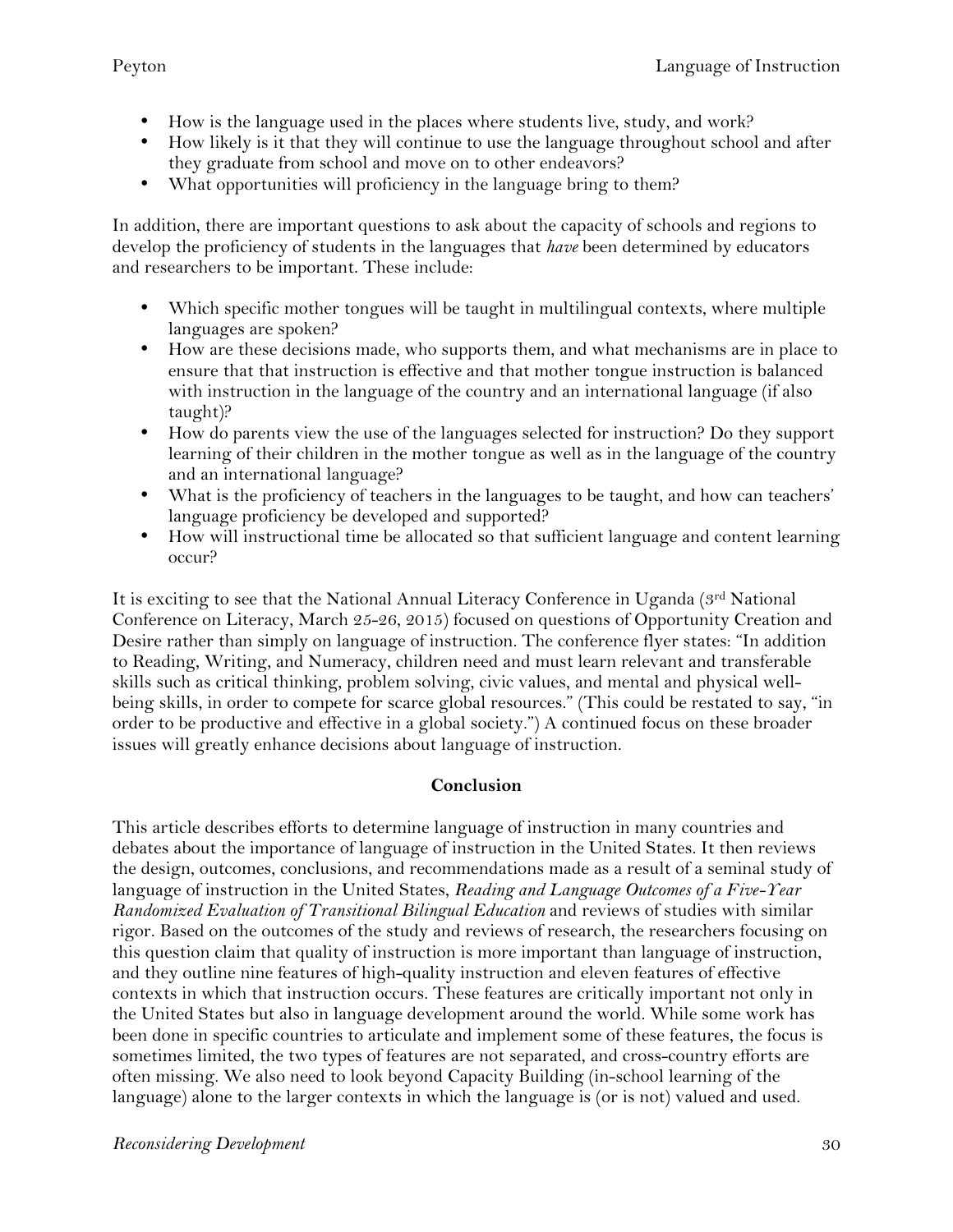In their discussion of successful implementation of their reading program, Success for All, Slavin, Madden, Chambers, and Haxby (2009) conclude with this call: "*Next September,* another *6 million children* will enter *U.S. kindergartens.* If we know how to ensure that all of them will succeed in their early schooling years, we have a moral responsibility to use this knowledge. We cannot afford to let another generation slip through our fingers" (p. 376). (italics added)

Those of us engaged in implementing effective instruction in countries around the world can consider this call to action from our own perspectives and fill in the month and year, number of children, countries or localities, and grade levels (the italicized words in the quote). The important point is that the call is relevant to and urgent for all of us, and language of instruction is one piece of the complete and complex endeavor. We cannot afford to not have a plan in place that includes high-quality instruction and effective contexts for instruction, as well as selection of the languages that students need to learn in order to be successful.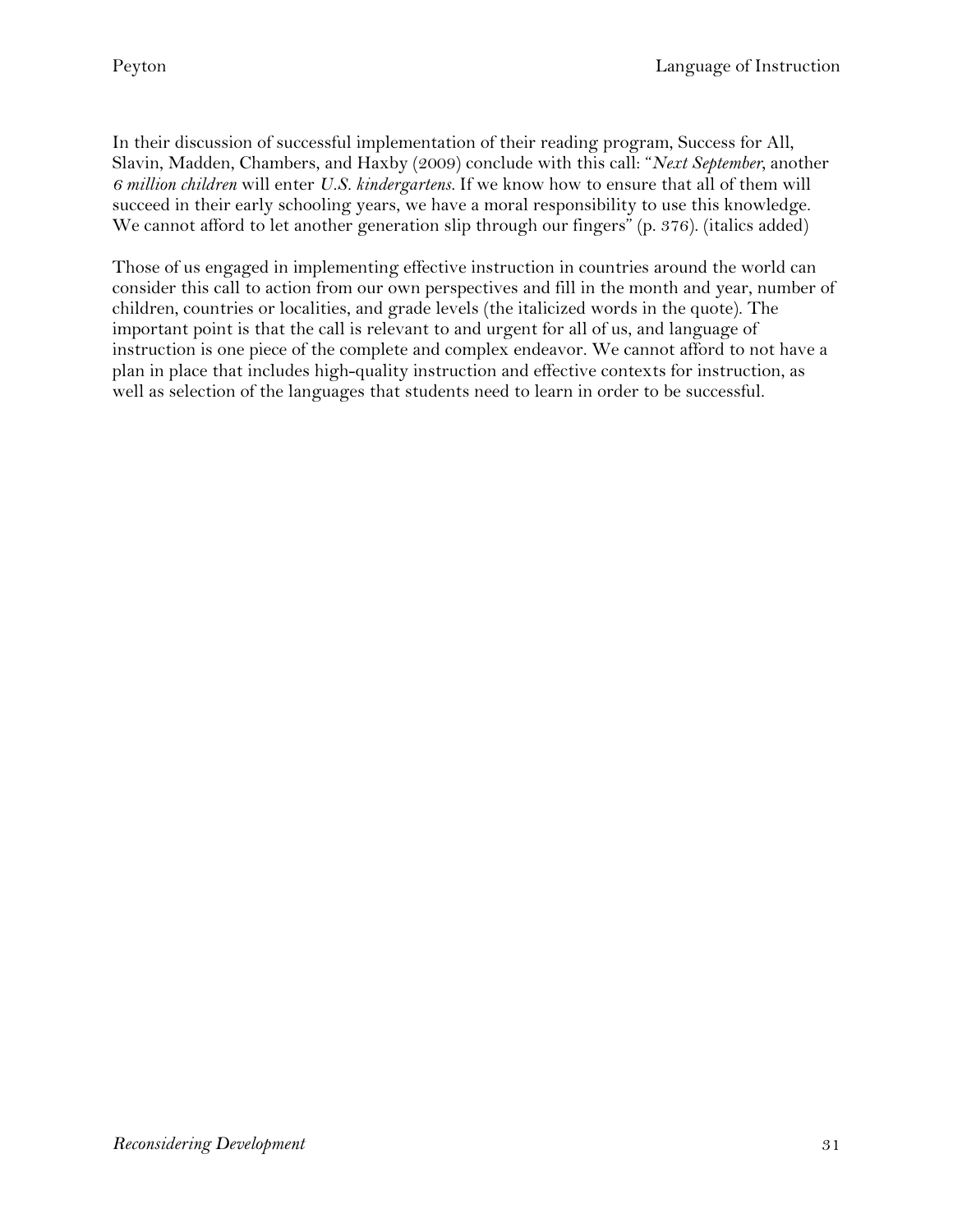#### **References**

- Abbott, M., Brecht, R. D., Davidson, D. E., Fenstermacher, H., Fischer, D., Rivers, W. P., Slater, R., Weinberg, A., & Wiley, T. (2014). *The language enterprise: Languages for all?* Final report. Retrieved from http://www.casl.umd.edu/lfafinalreport
- August, D., & Shanahan, T. (Eds.). (2006). *Developing literacy in second-language learners.* Mahwah, NJ: Erlbaum.
- Ball, J. (2014, February 21). *Children learn better in their mother tongue: Advancing research on mother tongue-based multilingual education.* Global Partnership for Education. Retrieved from http://www.globalpartnership.org/blog/children-learn-better-their-mothertongue
- Bickford, J. A., Lewis, M. P., & Simons, G. F. (2015). Rating the vitality of sign languages. *Journal of Multilingual and Multinational Development, 36*(5), 513-527.
- Borman, G. D., Hewes, G. M., Overman, L. T., & Brown, S. (2003). Comprehensive school reform and achievement: A meta-analysis. *Review of Educational Research, 73* (2), 125- 230.
- Borman, G., Slavin, R. E., Cheung, A., Chamberlain, A., Madden, N. A., & Chambers, B. (2007). Final reading outcomes of the national randomized field trial of Success for All. *American Educational Research Journal, 44* (3), 701-731.
- Calderón, M. (2011). *Teaching reading and comprehension to English learners, K-5.* Bloomington, IN: Solution Tree Press.
- Cheung, A., & Slavin, R. E. (2005). Effective reading programs for English language learners and other language minority students. *Bilingual Research Journal, 29* (2), 241-267.
- Cheung, A. C., & Slavin, R. E. (2012). Effective reading programs for Spanish-dominant English language learners (ELLs) in the elementary grades: A synthesis of research. *Review of Educational Research, 82,* 351-395. Retrieved from http://www.bestevidence.org/word/ell\_read\_Mar\_19\_2012.pdf
- Collier, V. P., & Thomas, W. P. (2009). *Educating English learners for a transformed world.*  Albuquerque, NM: Dual Language Education of New Mexico – Fuente Press.
- Comprehensive School Reform Quality Center. (2006). *CSRQ Center report on elementary school comprehensive school reform models.* Retrieved from www.csrq.org
- Correnti, R. (2009). *Examining CSR program effects on student achievement: Causal explanation through examination of implementation rates and student mobility.* Paper presented at the 2nd annual conference of the Society for Research on Educational Effectiveness, Washington, DC, March, 2009.

Cummins, J. (2000). *Language, power, and pedagogy.* Clevedon, UK: Multilingual Matters.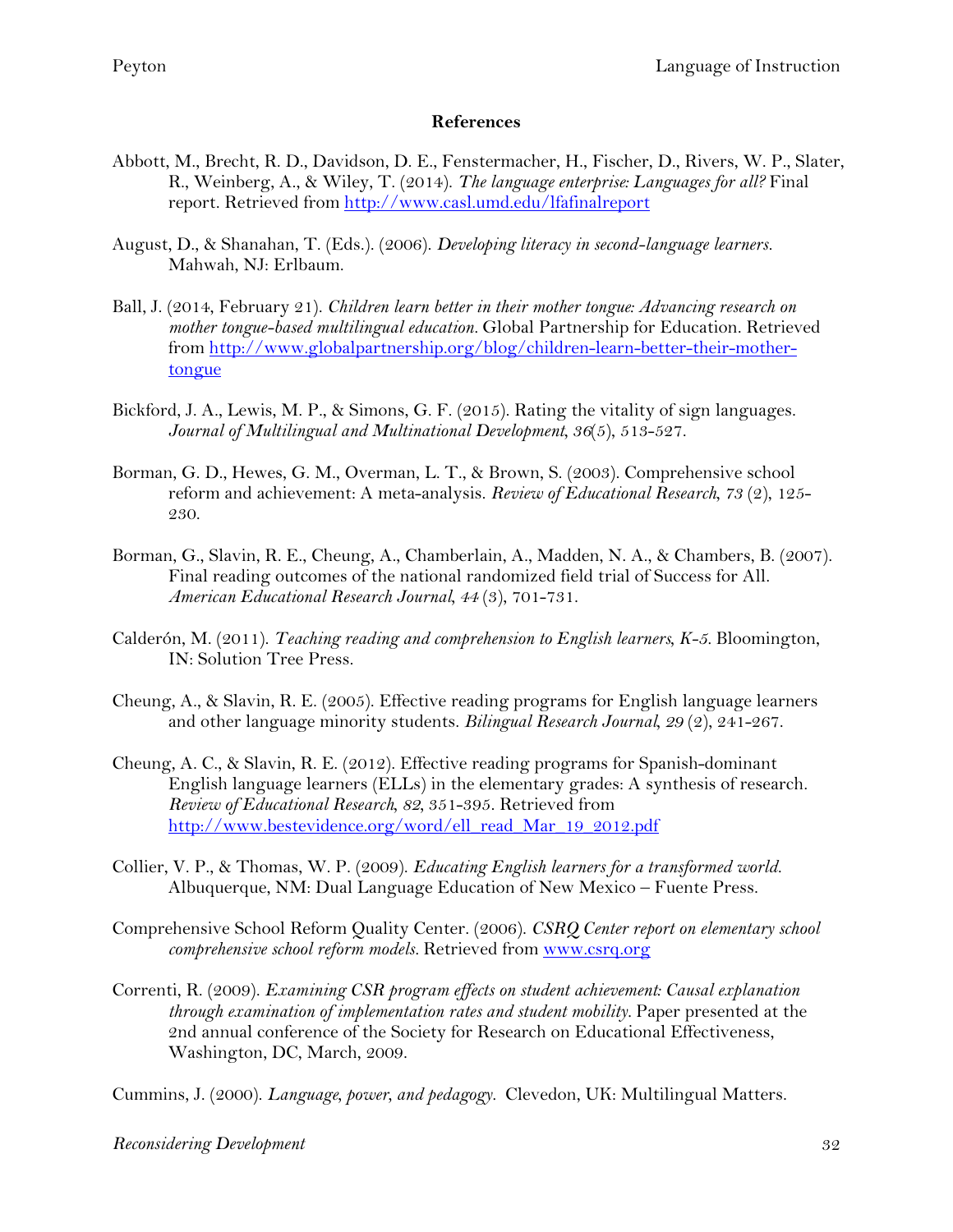- Goldenberg, C. (2008). Teaching English language learners: What the research does and does not – say. *American Educator, 32*(2), 8-42. Retrieved from http://www.aft.org/sites/default/files/periodicals/goldenberg.pdf
- Grin, F. (1990). The economic approach to minority languages. *Journal of Multilingual and Multicultural Development, 11*(1-2),153-173.
- Grin, F. (2003). *Language policy evaluation and the European Charter for Regional or Minority Language*s. London: Palgrave Macmillan.
- Hakuta, K., Butler, Y. G., & Witt, D. (2000). *How long does it take English learners to attain proficiency?* Berkeley, CA: The University of California Linguistic Minority Research Institute, Policy Report 2000-2001. Retrieved from http://web.stanford.edu/~hakuta/Publications/(2000)%20- %20HOW%20LONG%20DOES%20IT%20TAKE%20ENGLISH%20LEARNERS%20 TO%20ATTAIN%20PR.pdf
- Honig, B., Diamond, L., & Gutlohn, L. (2013). *Teaching reading sourcebook.* Second Edition. Berkeley, CA: Consortium on Reading Excellence in Education (CORE).
- Lewis, M. P. (2011). *The sustainable use model for language development.* Presentation at the American Association for Applied Linguistics (AAAL), Chicago, IL, March 26, 2011. Retrieved from http://www-01.sil.org/~simonsg/presentation/Applying%20the%20SUM.pdf
- Lo Bianco, J. (2008a). Organizing for multilingualism: Ecological and sociological perspectives. In *Keeping language diversity alive: A TESOL symposium*. Alexandria, VA: Teachers of English to Speakers of Other Languages. Retrieved from http://www.tesol.org/attendand-learn/academies-conferences-symposia/upcoming-symposia/symposiums/a-tesolsymposium-on-keeping-language-diversity-alive
- Lo Bianco, J. (2008b). Policy activity for heritage languages: Connections with representation and citizenship. In D. M. Brinton, O. Kagan, & S. Bauckus (Eds.), *Heritage language education: A new field emerging* (pp. 53-69). New York, NY: Routledge.
- Lo Bianco, J., & Peyton, J. K. (Eds.) (2013). Vitality of heritage languages in the United States. Special issue of the *Heritage Language Journal*, *10*(3). Retrieved from http://www.heritagelanguages.org/
- May, S. (2012). *Language and minority rights: Ethnicity, nationalism, and the politics of language.* New York: Routledge.
- Meiers, M. (2013). *Introduction to issues and implications for children learning to read in multilingual settings*. Canberra, Australia: AusAID Education Resource Facility. Retrieved from http://mlenetwork.org/content/introduction-issues-and-implications-childrenlearning-read-multilingual-settings#attachments